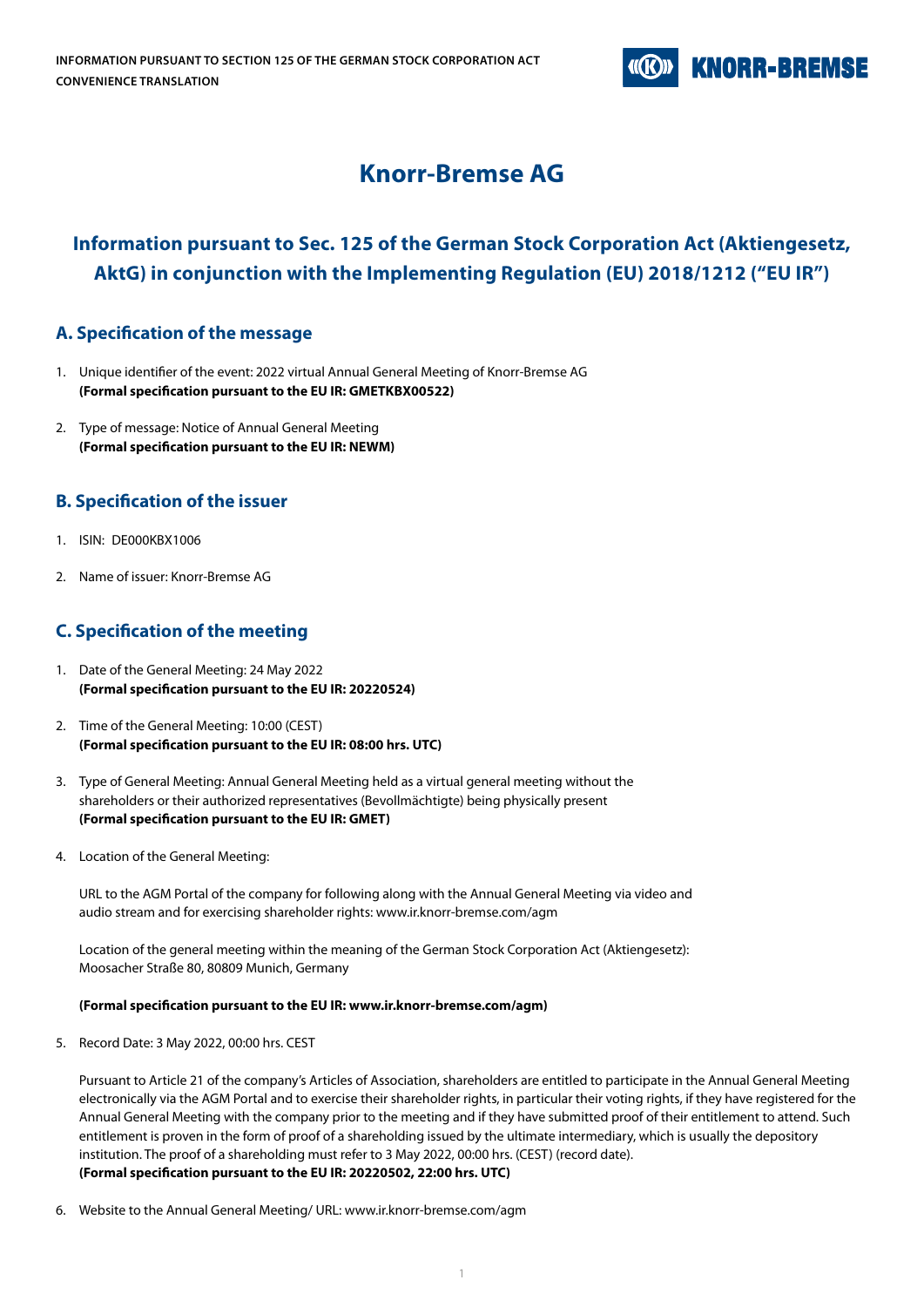### **D. Participation in the general meeting**

#### **1. Method of participation by shareholder**

Exercise of voting rights by way of absentee voting

Exercise of voting rights by way of authorizing and instructing the company-nominated proxies Following along with the virtual Annual General Meeting via a live video and audio stream **(Formal specification pursuant to the EU IR: EV, PX)**

#### **2. Issuer deadline for the notification of participation**

Registration for the Annual General Meeting by: 17 May 2022, 24:00 hrs. (CEST) (time of receipt is decisive)

 The exercise of voting rights by way of absentee voting, the exercise of voting rights by way of authorizing and instructing the company-nominated proxies and the following along with the virtual Annual General Meeting via a live video and audio stream require timely registration. The relevant deadlines for the exercise of each of these rights are listed under D.3. **(Formal specification pursuant to the EU IR: 20220517; 22:00 hrs. UTC)**

#### **3. Issuer deadline for voting**

 For the exercise of voting rights by way of absentee voting or the exercise of voting rights by way of authorizing and instructing the company-nominated proxies,

- if by mail: 23 May 2022, 24:00 hrs. (CEST) (time of receipt is decisive),
- if electronically via the AGM Portal (ir.knorr-bremse.com/agm): after 23 May 2022, 24:00 hrs. (CEST) up to the beginning of the relevant vote at the virtual Annual General Meeting on 24 May 2022

 Shareholders may also authorize a third-party representative. Please note, however, that authorized representatives (other than the company-nominated proxies) cannot physically be present at the Annual General Meeting either. The authorization of third-party representatives is possible by mail no later than 23 May 2022, 24:00 hrs. (CEST) (time of receipt is decisive), alternatively by e-mail up to the beginning of the votes at the virtual Annual General Meeting on 24 May 2022.

 Following along with the virtual Annual General Meeting via a live video and audio stream is possible on 24 May 2022 from 10:00 hrs. (CEST) until the close of the Annual General Meeting.

## **E. Agenda**

#### **Agenda item 1**

- 1. Unique identifier of the agenda item: 1
- 2. Title of the agenda item: Presentation of the adopted annual financial statements, the approved consolidated financial statements and the combined management report on Knorr-Bremse AG and the Knorr-Bremse Group for the fiscal year 2021 as well as the report of the Supervisory Board for the fiscal year 2021
- 3. Uniform Resource Locator (URL) of the materials: ir.knorr-bremse.com/agm
- 4. Vote: None
- 5. Alternative voting options: n/a

### **Agenda item 2**

- 1. Unique identifier of the agenda item: 2
- 2. Title of the agenda item: Appropriation of retained earnings
- 3. Uniform Resource Locator (URL) of the materials: ir.knorr-bremse.com/agm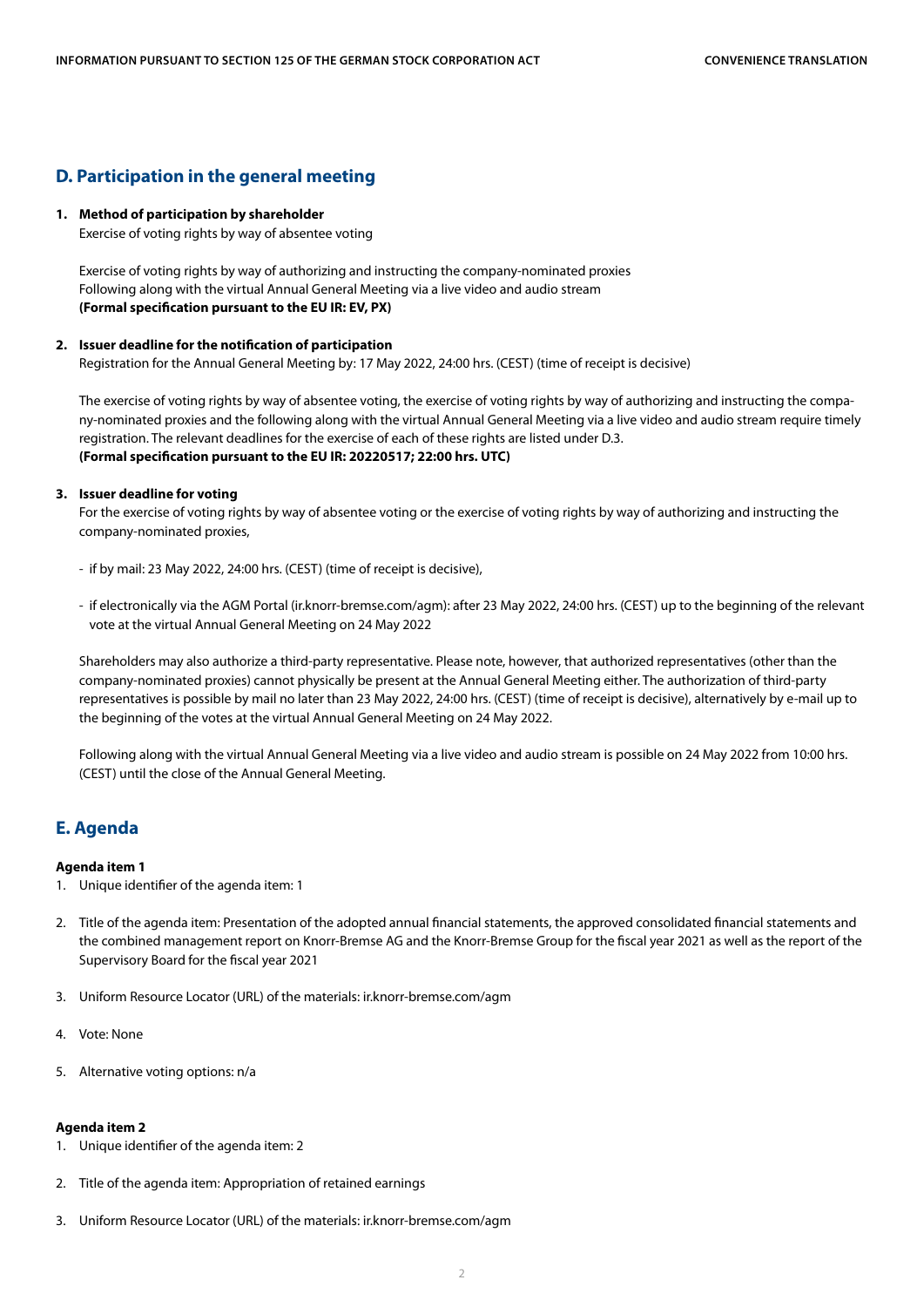- 4. Vote: Binding vote **(Formal specification pursuant to the EU IR: BV)**
- 5. Alternative voting options: Vote in favour, vote against, abstention **(Formal specification pursuant to the EU IR: VF; VA; AB)**

#### **Agenda item 3**

- 1. Unique identifier of the agenda item: 3
- 2. Title of the agenda item: Approval of the acts of the members of the Executive Board
- 3. Uniform Resource Locator (URL) of the materials: ir.knorr-bremse.com/agm
- 4. Vote: Binding vote **(Formal specification pursuant to the EU IR: BV)**
- 5. Alternative voting options: Vote in favour, vote against, abstention **(Formal specification pursuant to the EU IR: VF; VA; AB)**

#### **Agenda item 4**

- 1. Unique identifier of the agenda item: 4
- 2. Title of the agenda item: Approval of the acts of the members of the Supervisory Board
- 3. Uniform Resource Locator (URL) of the materials: ir.knorr-bremse.com/agm
- 4. Vote: Binding vote **(Formal specification pursuant to the EU IR: BV)**
- 5. Alternative voting options: Vote in favour, vote against, abstention **(Formal specification pursuant to the EU IR: VF; VA; AB)**

#### **Agenda item 5**

- 1. Unique identifier of the agenda item: 5
- 2. Title of the agenda item: Resolution on the appointment of the auditor of the annual financial statements and the consolidated financial statements as well as the auditor for the review of the half-yearly financial report for the fiscal year 2022
- 3. Uniform Resource Locator (URL) of the materials: ir.knorr-bremse.com/agm
- 4. Vote: Binding vote **(Formal specification pursuant to the EU IR: BV)**
- 5. Alternative voting options: Vote in favour, vote against, abstention **(Formal specification pursuant to the EU IR: VF; VA; AB)**

#### **Agenda item 6**

- 1. Unique identifier of the agenda item: 6
- 2. Title of the agenda item: Resolution on the approval of the compensation report for the fiscal year 2021
- 3. Uniform Resource Locator (URL) of the materials: ir.knorr-bremse.com/agm
- 4. Vote: Advisory vote **(Formal specification pursuant to the EU IR: AV)**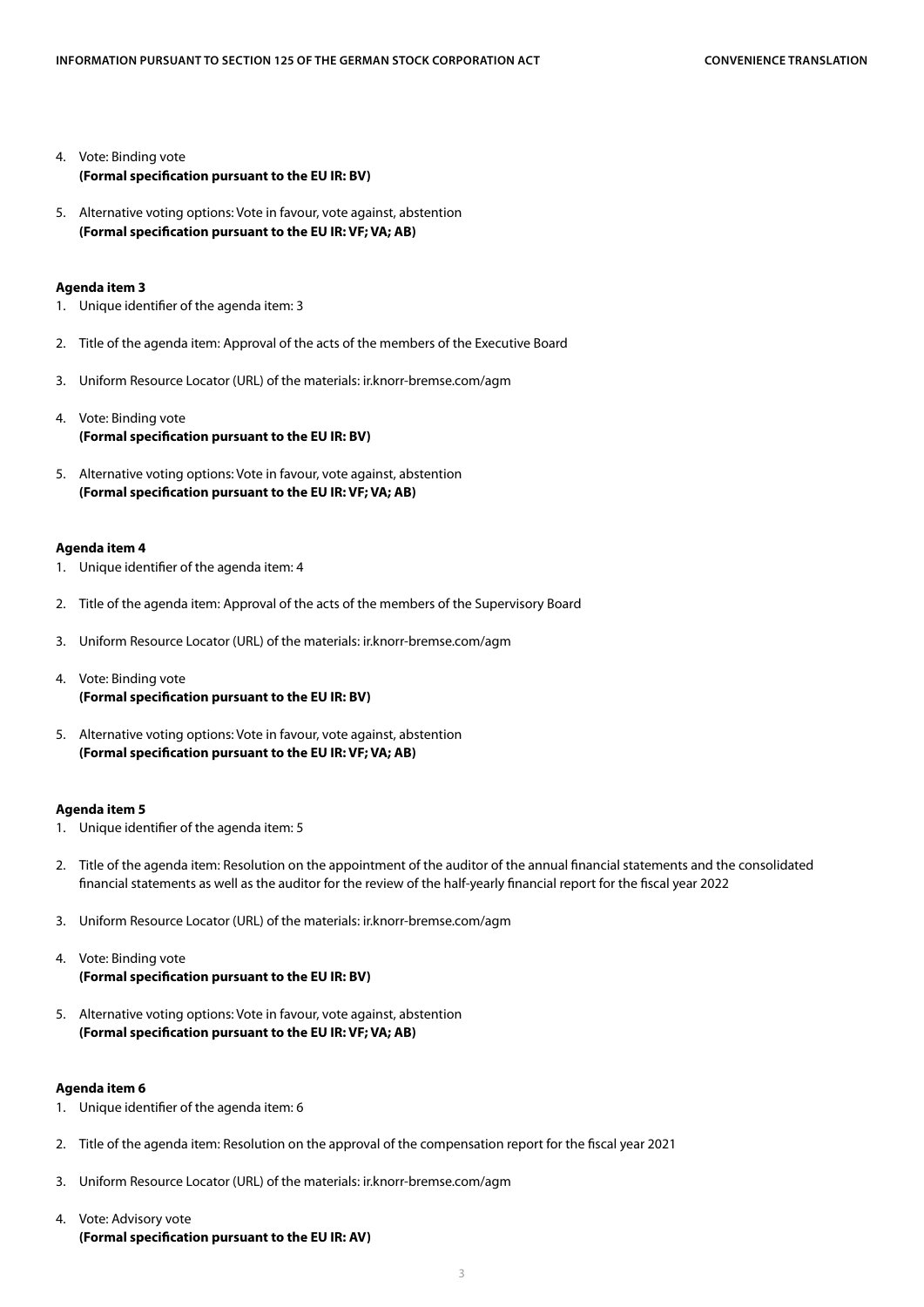5. Alternative voting options: Vote in favour, vote against, abstention **(Formal specification pursuant to the EU IR: VF; VA; AB)**

#### **Agenda item 7**

- 1. Unique identifier of the agenda item: 7a
- 2. Title of the agenda item: Elections to the Supervisory Board, here: Dr. Reinhard Ploss
- 3. Uniform Resource Locator (URL) of the materials: ir.knorr-bremse.com/agm
- 4. Vote: Binding vote **(Formal specification pursuant to the EU IR: BV)**
- 5. Alternative voting options: Vote in favour, vote against, abstention **(Formal specification pursuant to the EU IR: VF; VA; AB)**

#### **Agenda item 7**

- 1. Unique identifier of the agenda item: 7b
- 2. Title of the agenda item: Elections to the Supervisory Board, here: Dr. Sigrid Evelyn Nikutta
- 3. Uniform Resource Locator (URL) of the materials: ir.knorr-bremse.com/agm
- 4. Vote: Binding vote **(Formal specification pursuant to the EU IR: BV)**
- 5. Alternative voting options: Vote in favour, vote against, abstention **(Formal specification pursuant to the EU IR: VF; VA; AB)**

#### **Agenda item 8**

- 1. Unique identifier of the agenda item: 8
- 2. Title of the agenda item: Adjustment of the remuneration and approval of the remuneration system for the Supervisory Board members; Amendment of the Articles of Association
- 3. Uniform Resource Locator (URL) of the materials: ir.knorr-bremse.com/agm
- 4. Vote: Binding vote **(Formal specification pursuant to the EU IR: BV)**
- 5. Alternative voting options: Vote in favour, vote against, abstention **(Formal specification pursuant to the EU IR: VF; VA; AB)**

#### **Agenda item 9**

- 1. Unique identifier of the agenda item: 9
- 2. Title of the agenda item: Amendment of the Articles of Association regarding the attendance of Supervisory Board members at the Annual General Meeting by means of video and audio transmission
- 3. Uniform Resource Locator (URL) of the materials: ir.knorr-bremse.com/agm
- 4. Vote: Binding vote **(Formal specification pursuant to the EU IR: BV)**